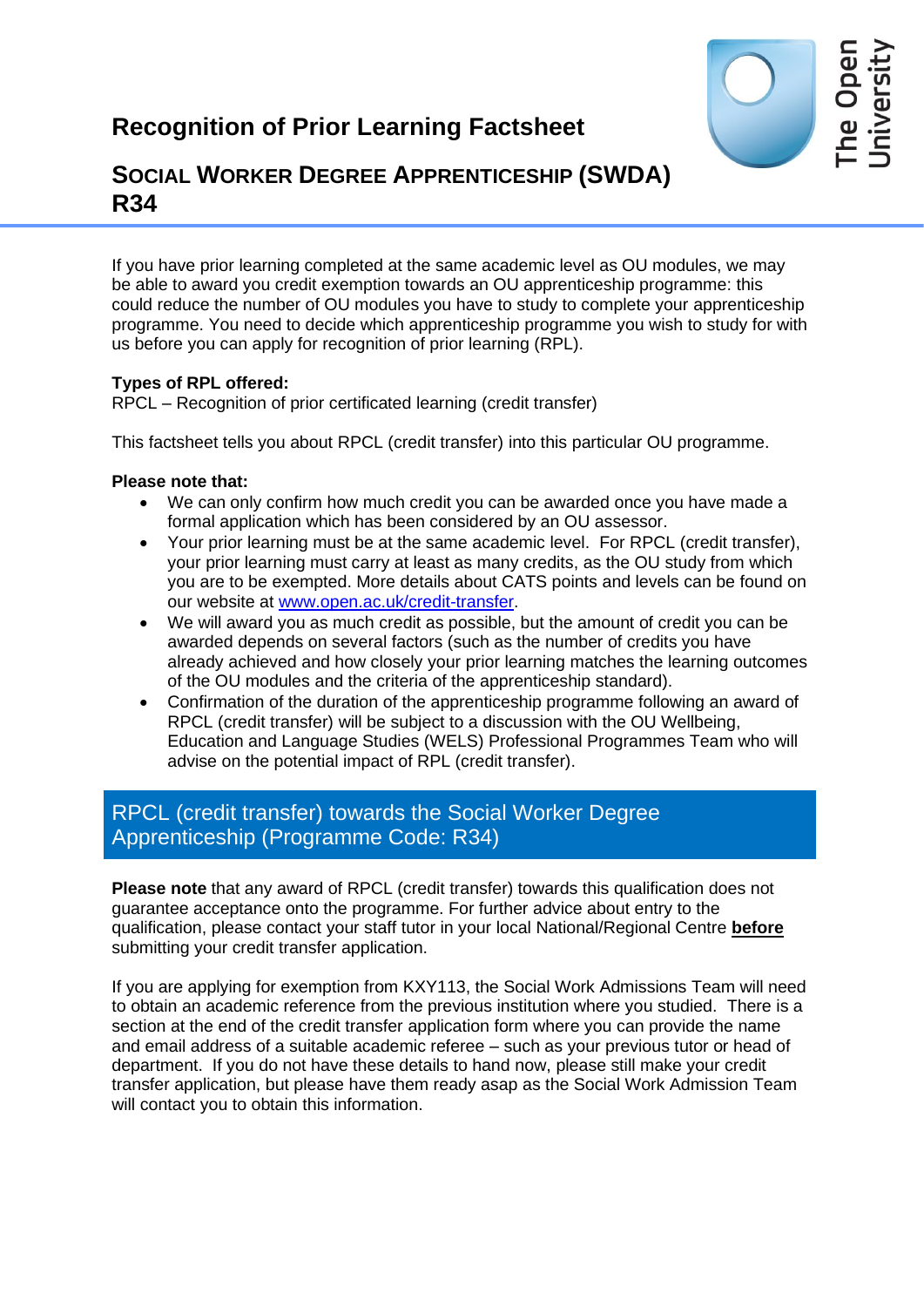#### **Maximum RPCL (credit transfer) available towards this qualification**

The maximum number of credits that can be awarded towards this programme are shown in the table below. The actual number of credits that you are awarded will be determined when your application for RPCL (credit transfer) has been assessed and may be less than the maximum shown below. Towards this programme, credit is awarded in multiples of 60 credits. Credit for RPL cannot be awarded against the final stage of the programme and the end point assessment for the apprenticeship programme.

| Total number of credits required for this qualification                           | 360 credits |
|-----------------------------------------------------------------------------------|-------------|
| <b>Maximum RPCL (credit transfer)</b>                                             | 120 credits |
| Minimum number of OU credits to be completed if<br>awarded the maximum RPCL total | 240 credits |

#### **Age of prior learning**

For this programme we can consider the following:

RPCL (credit transfer) - previous study completed up to 8 years ago.

We will calculate the age of your prior learning using the date we receive your completed application with all required supporting evidence.

#### **Learning for which you could be awarded RPCL (credit transfer)**

You can apply for RPCL (credit transfer) towards this OU programme if you have any of the eligible prior learning shown on our website [www.open.ac.uk/credit-transfer.](http://www.open.ac.uk/credit-transfer) When we assess your application, we will look at how similar your prior learning is to the OU modules in this programme.

How much credit you are awarded is likely to depend in part on how closely the subjects of your prior learning match the learning outcomes of the OU modules and the criteria of the apprenticeship standard. If your prior learning is in an unrelated subject area, we will not be able to award you RPCL (credit transfer) towards this programme. To read about the subjects covered in this programme visit the [programme description](https://info1.open.ac.uk/swda-resources)

For credit to be awarded against KXY113 (Practice module), you must have successfully completed the relevant parts of the Social Work degree elsewhere or other awards deemed appropriate by the General Social Care Council.

#### **What do I need to provide with my application?**

Every application for RPCL (credit transfer) must be supported by official evidence, usually in the form of an academic transcript and/or a certificate. Please see the application form for more information about the evidence you will need to provide.

You will also need to provide syllabus information/learning outcomes so that the academic expert can map how closely your prior learning matches that of the OU modules in the programme. Your academic transcript will provide a list of the modules or units you have completed, but syllabus information provides a detailed description of the content of each of those modules, often about a paragraph per module/unit. If you do not provide syllabus information, we will be unable to assess your application.